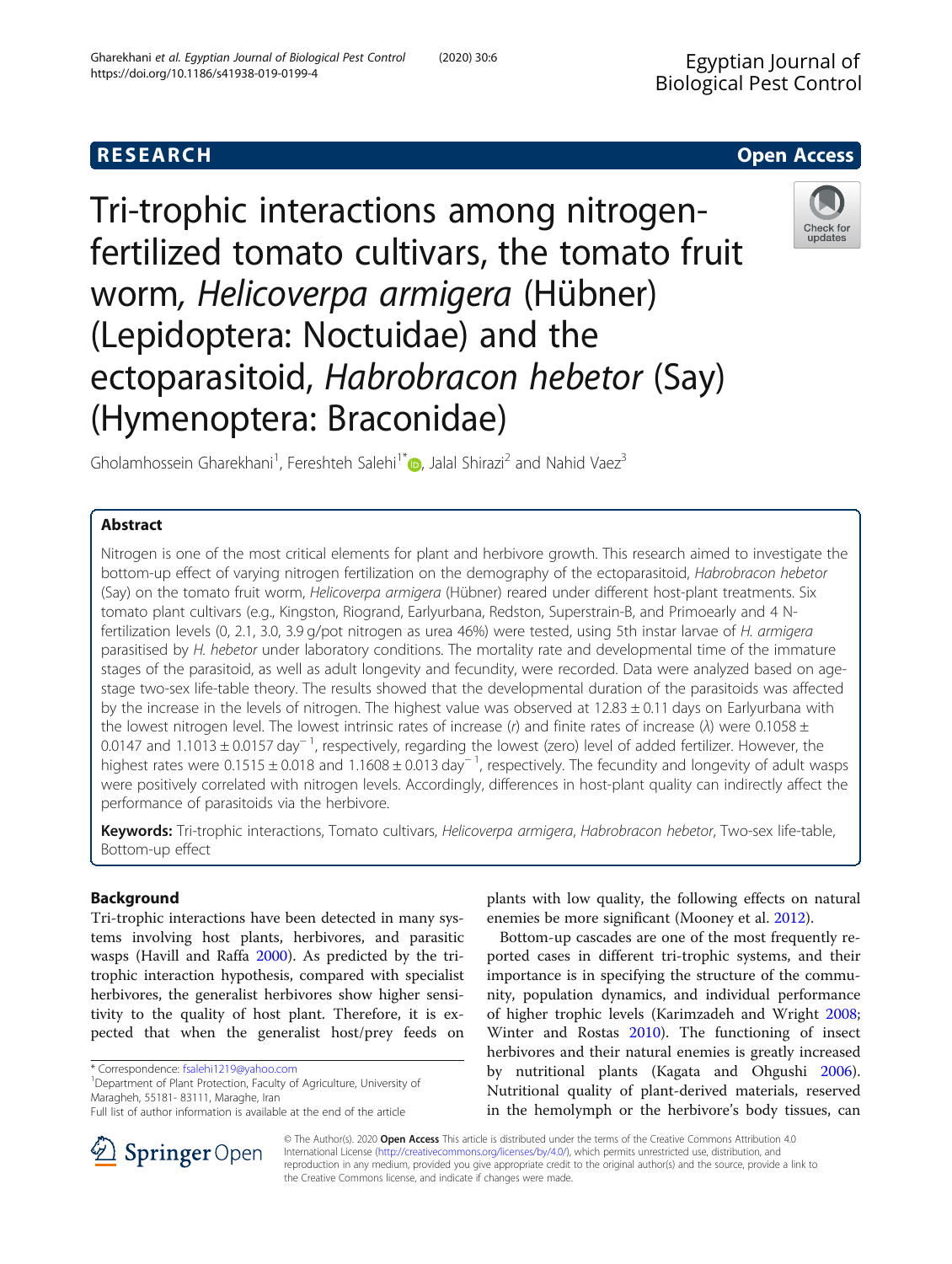influence the interactions between herbivorous insects and their parasitoids (Gols and Harvey [2009\)](#page-9-0). Studies have also demonstrated the impact of varying degrees of plant nitrogen on the growth and development of herbivores (White [1984](#page-9-0)); moreover, nitrogen inputs to the plant generally enhance parasitism success (Aqueel et al. [2015](#page-9-0)).

It is highly important to investigate the demographic characteristics of natural enemies so as to enhance their efficacy (Cobbold et al. [2009\)](#page-9-0). Life tables are indispensable tools for the assessment of a parasitoid against a host in different conditions (Bastami et al. [2011](#page-9-0)). The parasitoids' life-history traits are directly dependent upon host quality and indirectly on the host-plant quality (Schadler et al. [2010\)](#page-9-0). One of the main tasks for pest management is gathering life-table data for the relevant species with different trophic levels in the food chain (Gabre et al. [2005\)](#page-9-0). Furthermore, important life table parameters such as mean generation time  $(T)$  and intrinsic rate of increase  $(r)$  may be indicators of the nutritional quality of the host (Wittmeyer and Coudronj [2001\)](#page-9-0).

Habrobracon hebetor (Say) (Hymenoptera: Braconidae) is a global and gregarious ectoparasitoid, attacking the larval stage of various species of Lepidoptera (Chen et al. [2013](#page-9-0)). The high rate of reproduction and short generation time of H. hebetor are characteristics that make it a great possible biological control agent for lepidopteran pests. The life-table parameters make it possible to represent a comprehensive description of the life history, hence conducive to the prediction of population size (Southwood and Henderson [2000\)](#page-9-0). Different hosts' impacts on age-specific female life-table parameters of H. hebetor have been investigated (Farag et al. [2015](#page-9-0)). Due to the overlapping stages, and the fact that the main piece of parasitism rate produces male offspring, the use of the female age-specific life-table method is not currently recommended (Yu et al. [2005\)](#page-9-0). In contrast, the use of an age-stage two-sex life table can appropriately contain the male population as well as stage difference in analyses that are conducted for the predation rate and the life table. Several researchers have studied the demographic characteristics of H. hebetor on different hosts, using this approach (Amir-Maafi and Chi [2006\)](#page-9-0). The (host plant nutrition-herbivore-parasitoid) experiment, using the life-table method evaluates the tri-trophic interactions. In a previous study, Salehi et al. ([2017](#page-9-0)) reported the effect of host-plant variety and nitrogen fertilization on the life history of tomato fruit worm, Helicoverpa armigera (Hübner).

The present research reports the effect of different levels of fertilizer on the demography of parasitoid wasps in tri-trophic interactions, predicting the difference in the quality of the host plant belonging to different cultivars and soil nitrogen levels affect parasitoid development. The objective was to determine the bottom-up effects of host-plant quality on a parasitoid's life-history parameters.

## Materials and methods

## Tomato plants

The seeds of six tomato cultivars including Kingston, Riogrand, Earlyurbana, Redston, superstrain-B, and Primoearly were obtained from Seed and Plant Improvement Institute (SPII), Karaj, Iran. The named cultivars are commonly cultured in Iran with approximately the same growth period. They were planted in plastic pot trays  $(60 \times 40 \text{ cm with } 168 \text{ punctures})$  filled with soil in a greenhouse  $(27 \pm 5 \degree C,$  photoperiod of 16:8 (L:D) h) conditions in the Biological Control Research Department (BCRD), Iranian Research Institute of Plant Protection (IRIPP), Tehran, Iran. The seedlings were transferred to  $30 \times 15$  cm pots with the soil that previously analyzed (Khak Azma Negin. co) for major nutrients at the four leaf stage (Table [1](#page-2-0)). They were only irrigated by 250 ml of tap water at 2 days interval for 35 days after transplanting. Thereafter, nitrogen treatments were carried out.

#### Nitrogen treatments

Urea fertilizer (46%) was used as nitrogen treatments. Four levels of N including 0, 2.1, 3.0, 3.9 g pot<sup>-1</sup> were prepared by dissolving the required doses in 3 L of tap water and used. Treatments included (n0): no fertilization, (n−): 30% below the standard fertilization, (ns): standard fertilization, and (n+): standard fertilization plus 30% extra N (Table [2](#page-3-0)). The chemigation system comprised of ordinary 500 ml plastic drink bottles containing water/N solution, which was hooked at 1 m above the pots, while tubing with a drip chamber and a roller clamp (ATP Inc. Medical Products) led the liquid to the pots. Moreover, no pesticide or additional fertilizer was used. The leaves of each treatment were sampled at the age of 55 to 60 days. An oven at a temperature of 80 °C was used for drying for 72 h, and then they were ground and sieved for analysis. The standard method of Kjeldahl analysis was used for determining leaf nitrogen concentration (LNC) (Bremner and Mulvaney [1982](#page-9-0)).

#### Pest rearing

The first colony was established using the eggs of H. armigera from a stock maintained at BCRD, IRIPP. The stock colony was reared on an artificial diet based on Teakle ([1991](#page-9-0)) method and maintained in a growth chamber (noorsanattajhiz plus German JUMO) under  $25 \pm 1$  °C, 60  $\pm$  5% RH and 16:8 (L:D) h conditions. Subcolonies were made up of 24 colonies from the original one. Each subcolony was transferred to one treatment (6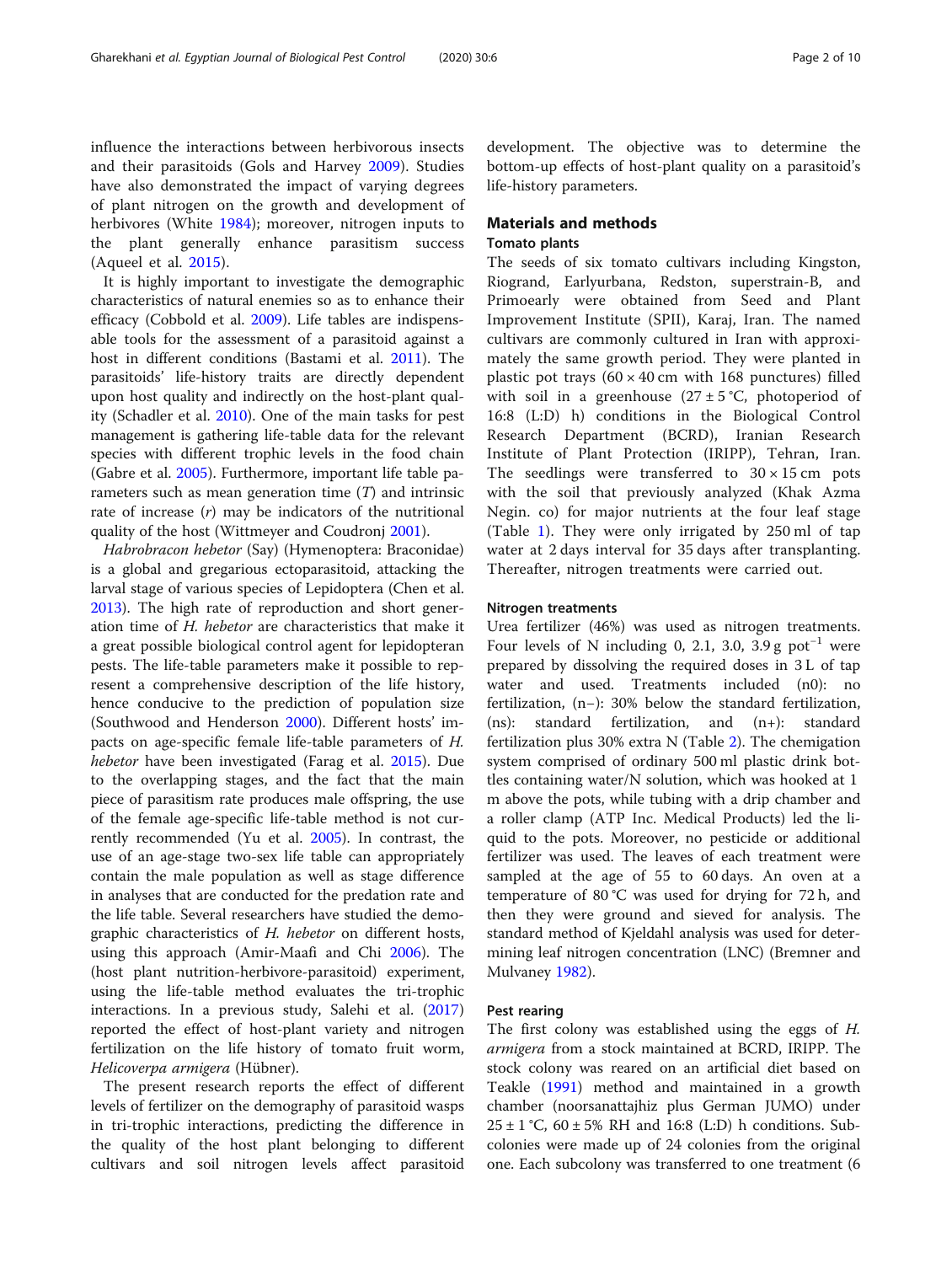|                 | ֚֚֚֬֝ |
|-----------------|-------|
| I test          |       |
| Soil<br>Table 1 |       |

<span id="page-2-0"></span>

|             |                 | NH3<br>NH3 | OC <sup>a</sup> Sand |                                           |               | $\widetilde{\vec{e}}$ |                                                                                                                                                                                                                             | മ | $\overline{a}$ | $\mathbb{E}$<br>Zn |      | e<br>EC | 공           |
|-------------|-----------------|------------|----------------------|-------------------------------------------|---------------|-----------------------|-----------------------------------------------------------------------------------------------------------------------------------------------------------------------------------------------------------------------------|---|----------------|--------------------|------|---------|-------------|
| Test        |                 |            |                      | Geldahl Titration Titration Hydrometer Hy | vdrometer     |                       | lydrometer Flame Photometer Azomethine H <sup>e</sup> Atomic Atomic Atomic <sup>d</sup> Olsen <sup>c</sup> Conductometer pH meter                                                                                           |   |                |                    |      |         |             |
| Jormal 0.2< |                 |            | $1.5 < 40 - 50$      |                                           | $\frac{1}{2}$ | $0.0 - 30$            | 250                                                                                                                                                                                                                         |   |                |                    |      |         | $6.5 - 7.5$ |
|             | ample 0.04 0.01 |            | 54<br>1              | 88                                        |               |                       | 108.4                                                                                                                                                                                                                       |   |                | 7.24               | 4.83 |         | 6.85        |
| netal ions  |                 |            |                      |                                           |               |                       | OC organic carbon, <sup>b</sup> EC soil electrical conductivity, 'Olsen soll P test method, 'Atomic absorption spectroscopy, 'Azomethine H colorimetric reagent for B detection, 'Flame Photometer determination of certain |   |                |                    |      |         |             |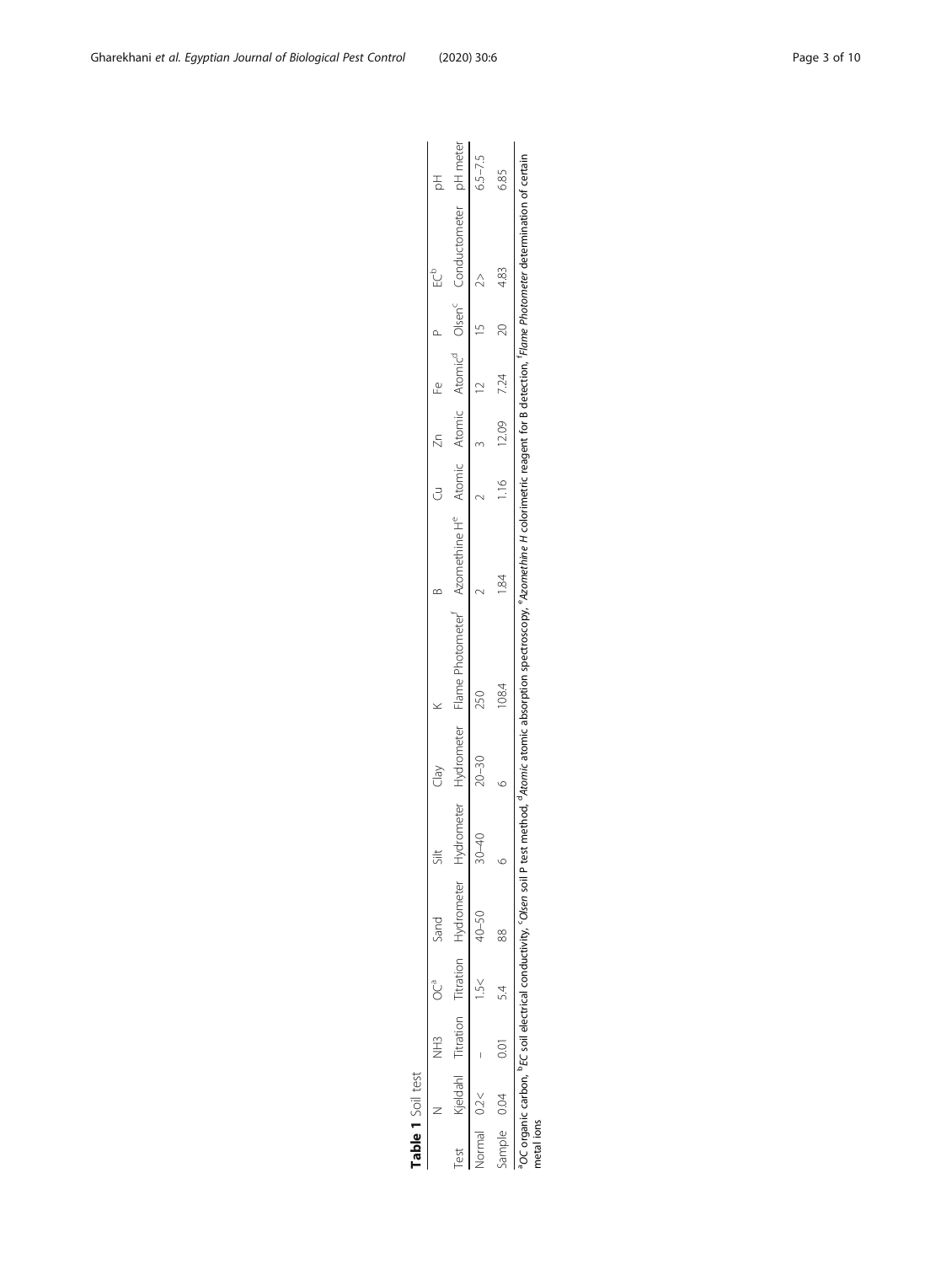| Case of profitanciation and companions |      |                          |                 |          |                 |                 |                  |                  |
|----------------------------------------|------|--------------------------|-----------------|----------|-----------------|-----------------|------------------|------------------|
| Nitrogen level                         | Code | Dose<br>(g<br>$pot^{-1}$ | Cultivars       |          |                 |                 |                  |                  |
|                                        |      |                          | Kingston        | Riogrand | Earlyurbana     | Redston         | Superstrain-B    | Primoearly       |
| No fertilization                       | n0   | U                        | Kn <sub>0</sub> | RGn0     | En <sub>0</sub> | Rn <sub>0</sub> | SB <sub>n0</sub> | P <sub>n</sub> 0 |
| Standard-30%                           | $n-$ | 2.1                      | $Kn-$           | $RGn-$   | $En-$           | $Rn-$           | $SBn-$           | $Pn-$            |
| Standard                               | ns   | 3.0                      | Kns             | RGns     | Ens             | Rns             | SBns             | Pns              |
| Standard+ 30%                          | $n+$ | 3.9                      | $Kn+$           | $RGn+$   | $En+$           | $Rn+$           | $SBn+$           | $Pn+$            |

<span id="page-3-0"></span>Table 2 Composition of nitrogen regimes and cultivars used in the experiments. Treatment abbreviations were presented for the ease of pronunciation and comparisons

tomato cultivars with 4 N levels) and maintained under the abovementioned conditions. The 24 colonies were reared separately on leaves of each treatment and chopped green fruits of the varieties of tomato cultivars having 4 N levels for 3 generations.

#### Parasitoid rearing

A stock culture of H. hebetor was set up based on the population originating from the parasitized larvae of Ephestia kuehniella Zeller in stored wheat flour, maintained at BCRD, IRIPP. Three mated wasps (2–3 days old), with 10 larvae of the 5th instar larvae of H. armigera, reared on each treatment, were placed in plastic cups of  $7 \times 5$  cm. The wasps in each cup were removed after 24 h, and the parasitized larvae were maintained in a growth chamber until the emergence of complete wasps. Adult parasitoids were reared on 24 subcolonies under the abovementioned conditions for 3 generations and fed with 20% honey solution (droplets on wax paper tape).

#### Life table of H. hebetor

To investigate the parameters of the life table, 100 5th instar larvae of H. armigera were selected from each of the abovementioned subcolonies. Ten pairs of 0–24-hold H. hebetor were released on them. The wasps were removed after 24 h, and the parasitized larvae were harvested after 24 h. On each larva, one H. hebetor egg was left, while other eggs were taken. Parasitized larvae were separately delivered to plastic Petri dishes (1.5 cm height, and 10 cm diameter). A growth chamber was used for keeping them, under the already described conditions. Each individual's developmental stage was recorded on a daily basis. Immediately after the emergence of the adult wasps, the male and female pairing was done in plastic dishes (with a diameter of 5 cm, and a height of 4 cm), fed with 20% honey; two 5th instar larvae were offered to the wasps daily for the purpose of oviposition. The longevity of the wasps as well as daily fecundity of the females were then recorded. The experiment was carried out until the death of the last individual.

#### Life-table analysis

Analysis of data on life history was done on the basis of age-stage two-sex life table (Chi and Liu [1985](#page-9-0)). Using the TWOSEX-MS Chart program (Chi [2016](#page-9-0)), the age-stage specific survival rate  $(S_{xi})$  (x refers to age, and  $j$  refers to stag), the age-specific survival rate  $(l_x)$ , the age-stage specific fecundity  $(f_{xi})$ , the agespecific fecundity( $m<sub>x</sub>$ ), and the appropriate population parameter indicators for measuring the growth and reproduction of a population: the net reproductive rate  $(R_0)$ , the intrinsic rate of increase  $(r)$ , the mean generation time (T), and the finite rate of increase ( $\lambda$ ) were calculated. The age-specific survival rate was calculated as:

$$
l_x = \sum_{j=1}^{\beta} S_{xj} \tag{1}
$$

$$
m_x = \frac{\sum_{j=1}^{\beta} S_{xj} f_{xj}}{\sum_{j=1}^{\beta} S_{xj}}
$$
\n(2)

where  $k$  is the number of stages.

The intrinsic rate of increase was measured as:

$$
\sum_{x=0}^{\infty} e^{-r(x+1)} l_x m_x = 1
$$
 (3)

Here, age can be indexed from 0 to  $\infty$  (as the max age).

The mean generation time  $(T)$  refers to the time length needed by a population so as to increase to  $R_0$ times of its size as the stable increase rate and the stable age distribution are achieved (i.e.,  $e^{rT} = R_0$  or  $\lambda^T = R_0$ ). Hence, the mean generation time equation can be written as follows:

$$
T = \frac{\ln R_0}{r} \tag{4}
$$

The net reproductive rate  $(R_0)$  was calculated using: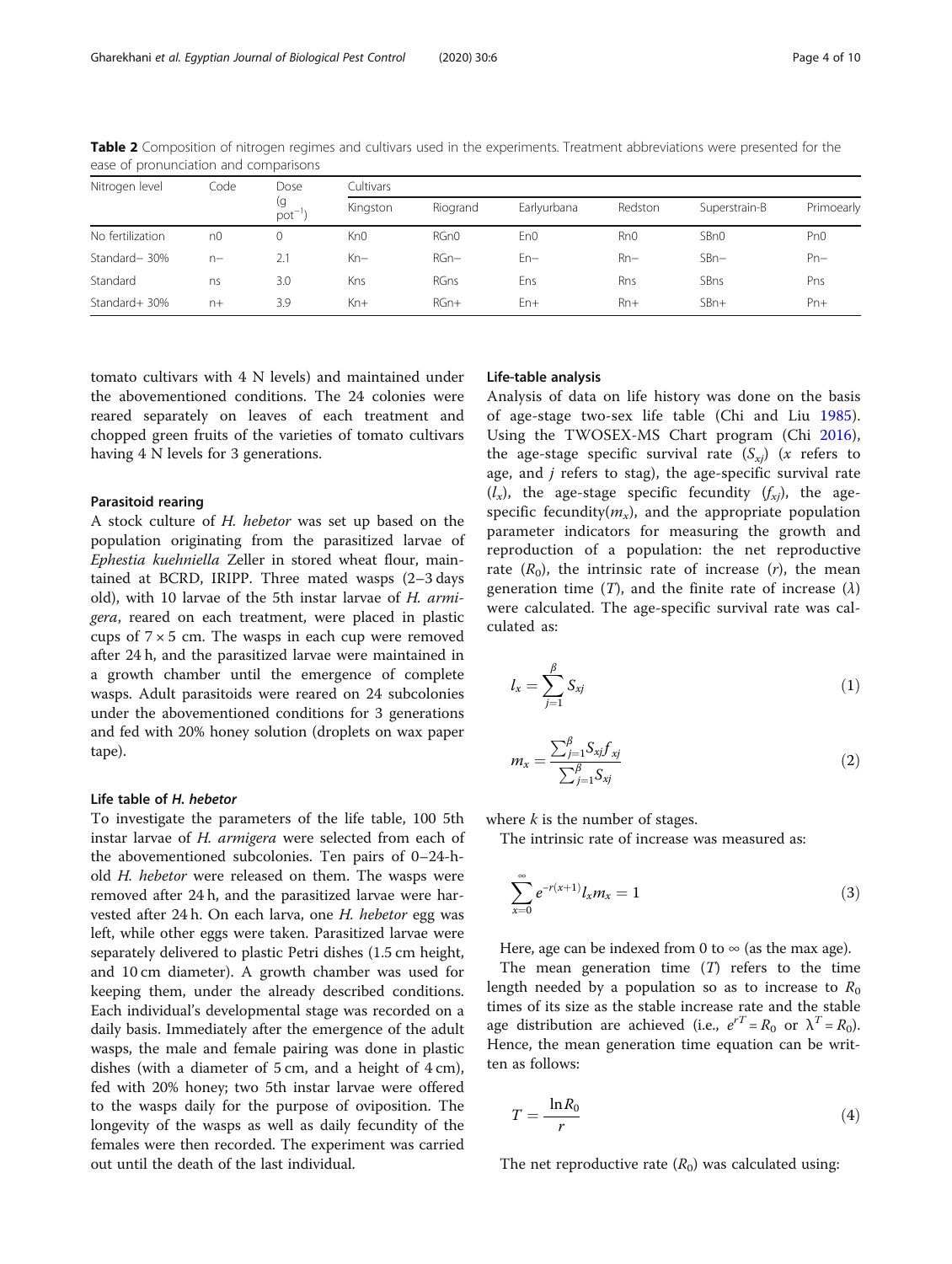<span id="page-4-0"></span>
$$
R_0 = \sum_{x=0}^{\infty} l_x m_x \tag{5}
$$

The bootstrap (Huang and Chi [2013](#page-9-0)) in TWOSEX-MS-Chart software was utilized in order to measure the standard errors and means of the parameters associated with the population (Chi [2016](#page-9-0)). The relationship between pre-adult duration of H. armigera and H. hebetor on the six tomato cultivars and the four nitrogen levels was evaluated, using a linear regression model.

## Results and discussion

The effects of tomato cultivars, with different nitrogen levels on pre-adult duration of H. hebetor, are shown in Table 3. The egg incubation and the pupal periods were the same at the different treatments; however, the larval duration showed significant differences among different treatments ( $P < 0.05$ ). The longest larval developmental period was recorded on En0 and the shortest on Kn + treatment (Table 3). The larval period of the parasitoid was significantly affected by N levels on different

**Table 3** The mean  $(\pm 5E)$  pre-adult longevity, adult longevity, pre-oviposition periods (days) and total pre-oviposition period (TPOP) of H. hebetor on H. armigera reared on six tomato cultivars with four nitrogen levels

| Stage                 | N Level | Kingston             | Riogrand                   | Earlyurbana         | Redston              | Superstrain-B        | Primoearly           |
|-----------------------|---------|----------------------|----------------------------|---------------------|----------------------|----------------------|----------------------|
| Egg                   | n0      | $1.44 \pm 0.04$ Aa   | $1.40 \pm 0.03$ Aa         | $1.42 \pm 0.04$ Aa  | $1.42 \pm 0.03$ Aa   | $1.46 \pm 0.04$ Aa   | $1.44 \pm 0.04$ Aa   |
|                       | $n-$    | $1.44 \pm 0.04$ Aa   | $1.46 \pm 0.03$ Aa         | $1.46 \pm 0.04$ Aa  | $1.40 \pm 0.03$ Aa   | $1.48 \pm 0.04$ Aa   | $1.44 \pm 0.04$ Aa   |
|                       | ns      | $1.42 \pm 0.05$ Aa   | $1.44 \pm 0.03$ Aa         | $1.44 \pm 0.04$ Aa  | $1.40 \pm 0.03$ Aa   | $1.46 \pm 0.04$ Aa   | $1.42 \pm 0.03$ Aa   |
|                       | $n+$    | $1.40 \pm 0.05$ Aa   | $1.44 \pm 0.02$ Aa         | $1.40 \pm 0.04$ Aa  | $1.40 \pm 0.03$ Aa   | $1.48 \pm 0.04$ Aa   | $1.41 \pm 0.03$ Aa   |
| Larvae                | n0      | $3.12 \pm 0.041$ Ca  | $3.16 \pm 0.05$ Ca         | $3.77 \pm 0.04$ Aa  | $3.33 \pm 0.063$ Ba  | $3.11 \pm 0.04$ BCa  | $3.57 \pm 0.043$ Aa  |
|                       | $n-$    | $2.74 \pm 0.053$ Db  | $3.08 \pm 0.06$ Ca         | $3.66 \pm 0.07$ Aa  | $3.22 \pm 0.052BCa$  | $2.99 \pm 0.03$ CDab | $3.46 \pm 0.073$ ABa |
|                       | ns      | $2.41 \pm 0.007$ Dbc | $3.09 \pm 0.04$ Ba         | $3.25 \pm 0.07$ Ab  | $3.14 \pm 0.054$ Bab | $2.71 \pm 0.054$ Cb  | $3.35 \pm 0.071$ Aab |
|                       | $n+$    | $2.17 \pm 0.054$ Dcd | $3.01 \pm 0.04$ Ba         | $3.19 \pm 0.07$ Ab  | $3.03 \pm 0.051$ Bb  | $2.63 \pm 0.053$ Cb  | $3.27 \pm 0.076$ Aab |
| Pupa                  | n0      | $7.17 \pm 0.06$ ABa  | $7.21 \pm 0.08$ Aa         | $7.34 \pm 0.060$ Aa | $7.27 \pm 0.07$ Aa   | $7.220 \pm 0.070$ Aa | $7.31 \pm 0.07$ Aa   |
|                       | $n-$    | $6.92 \pm 0.06$ ABa  | $7.12 \pm 0.08$ Aa         | $7.29 \pm 0.050$ Aa | $7.21 \pm 0.06$ Aa   | $7.080 \pm 0.060$ Aa | $7.26 \pm 0.06$ Aa   |
|                       | ns      | $6.91 \pm 0.080$ Ba  | $7.06 \pm 0.06$ Aa         | $7.14 \pm 0.060$ Aa | $7.12 \pm 0.04$ Aa   | $6.89 \pm 0.0611$ Ba | $7.22 \pm 0.06$ Aa   |
|                       | $n+$    | $6.73 \pm 0.050$ Bb  | $7.05 \pm 0.06$ Aa         | $7.16 \pm 0.060$ Aa | $7.06 \pm 0.03$ Aa   | $6.92 \pm 0.054$ ABb | $7.13 \pm 0.06$ Aa   |
| Total Pre-adult       | n0      | $11.75 \pm 0.09$ Da  | $12.06 \pm 0.11$ Ca        | $12.83 \pm 0.11$ Aa | $12.10 \pm 0.12$ Ca  | $11.68 \pm 0.14$ Da  | $12.39 \pm 0.11$ Ba  |
|                       | $n-$    | $10.91 \pm 0.12$ Eb  | $11.44 \pm 0.13$ Db        | $12.49 \pm 0.11$ Ab | $11.83 \pm 0.09$ Cb  | $11.33 \pm 0.09$ Db  | $12.16 \pm 0.14Bb$   |
|                       | ns      | $10.76 \pm 0.16$ Eb  | $11.28 \pm 0.09$ Dbc       | $12.47 \pm 0.11$ Ab | $11.72 \pm 0.08$ Cb  | $11.22 \pm 0.11$ Db  | $12.11 \pm 0.12Bb$   |
|                       | $n+$    | $10.14 \pm 0.09$ Ec  | $11.21 \pm 0.08$ Cc        | $12.28 \pm 0.09$ Ac | $11.44 \pm 0.08$ Bc  | $10.88 \pm 0.09$ Dc  | $12.26 \pm 0.12$ Aa  |
| Fecundity (offspring) | n0      | $58.0 \pm 6.21$ Ac   | $52.0 \pm 6.87$ Ab         | $47.0 \pm 5.70$ Bb  | $48.2 \pm 6.13$ Bb   | $56.6 \pm 5.94$ Ac   | $56.02 \pm 7.33$ Ab  |
|                       | $n-$    | $69.0 \pm 7.32$ Ab   | $63.0 \pm 6.44$ Aa         | $58.2 \pm 8.21$ Ba  | $59.7 \pm 9.11$ Ba   | $67.7 \pm 7.86$ Ab   | $65.70 \pm 6.34$ Aa  |
|                       | ns      | 78.1 ± 6.41 Aa       | $64.0 \pm 9.38$ Ba         | $59.6 \pm 6.11$ Ca  | $66.3 \pm 7.32$ Ba   | $81.7 \pm 5.65$ Aa   | $66.9 \pm 8.330$ Ba  |
|                       | $n+$    | $76.4 \pm 9.31$ Aa   | $66.4 \pm 7.82$ Ba         | $62.5 \pm 7.33$ Ba  | $66.0 \pm 5.51$ Ba   | $82.1 \pm 6.91$ Aa   | $66.32 \pm 6.42$ Ba  |
| Longevity $(\varphi)$ | n0      | $16.40 \pm 0.22$ Ab  | $16.22 \pm 0.24$ Aa        | $16.04 \pm 0.31$ Aa | $16.11 \pm 0.63$ Aa  | $16.32 \pm 0.38$ Ab  | $16.03 \pm 0.32$ Aab |
|                       | $n-$    | $17.7 \pm 0.2$ ABab  | $16.50 \pm 0.47$ Ba        | $16.19 \pm 0.22$ Ba | $16.61 \pm 0.57$ Ba  | $18.57 \pm 0.33$ Aa  | $17.29 \pm 0.53$ ABa |
|                       | ns      | $18.73 \pm 0.53$ Aa  | $16.60 \pm 0.43$ Ba        | $16.33 \pm 0.55$ Ba | $16.54 \pm 0.28$ Ba  | $18.86 \pm 0.25$ Aa  | $17.28 \pm 0.46$ ABa |
|                       | $n+$    | $18.67 \pm 0.41$ Aa  | $16.92 \pm 0.2$ ABa        | $16.25 \pm 0.47$ Ba | $16.73 \pm 0.42$ Ba  | $18.79 \pm 0.29$ Aa  | $17.25 \pm 0.27$ ABa |
| Longevity $(\vec{c})$ | n0      | $5.40 \pm 0.35$ Aa   | $5.10 \pm 0.36$ Aa         | $5.23 \pm 0.24$ Aa  | $5.17 \pm 0.63$ Aa   | $5.20 \pm 0.51$ Aa   | $5.16 \pm 0.26$ Aa   |
|                       | $n-$    | $6.23 \pm 0.28$ Aa   | $6.02 \pm 0.47$ Aa         | $5.60 \pm 0.45$ Aa  | $6.18 \pm 0.61$ Aa   | $6.32 \pm 0.33$ Aa   | $6.07 \pm 0.45$ Aa   |
|                       | ns      | $6.41 \pm 0.32$ Aa   | $6.21 \pm 0.52$ Aa         | $6.12 \pm 0.35$ Aa  | $6.14 \pm 0.52$ Aa   | $6.53 \pm 0.57$ Aa   | $6.13 \pm 0.52$ Aa   |
|                       | $n+$    | $6.30 \pm 0.57$ Aa   | $6.10 \pm 0.22$ Aa         | $6.15 \pm 0.51$ Aa  | $6.22 \pm 0.47$ Aa   | $6.40 \pm 0.63$ Aa   | $6.21 \pm 0.32$ Aa   |
| TPOP (day)            | n0      | $12.34 \pm 0.14$ Ca  | $13.41 \pm 0.18$ Ca        | $13.96 \pm 0.22$ Aa | $13.83 \pm 0.25$ Aa  | $13.21 \pm 0.25$ Ca  | $13.69 \pm 0.18$ Ba  |
|                       | $n-$    | $12.18 \pm 0.1$ Cab  | $13.12 \pm 0.14$ Cb        | $13.88 \pm 0.18$ Aa | $13.20 \pm 0.09$ Cb  | $12.75 \pm 0.11$ Db  | $13.48 \pm 0.22Bb$   |
|                       | ns      | $12.04 \pm 0.32$ Db  | $12.85 \pm 0.12$ Cc        | $13.81 \pm 0.22$ Aa | $13.42 \pm 0.11$ Bb  | $12.70 \pm 0.10$ Cb  | $13.34 \pm 0.19Bb$   |
|                       | $n+$    | $11.76 \pm 0.16$ Ec  | $12.55 \pm 0.1 \text{CDd}$ | $13.74 \pm 0.23$ Aa | $12.73 \pm 0.15$ Cc  | $12.35 \pm 0.08$ Dc  | $13.46 \pm 0.25Bb$   |

The means followed by different capital letters in the rows and small letters in the columns for every stage refer to the significant differences ( $P \le 5\%$ ) n0 no fertilization, n<sup>−</sup> standard fertilization minus 30%, ns standard fertilization, n+ standard fertilization plus 30%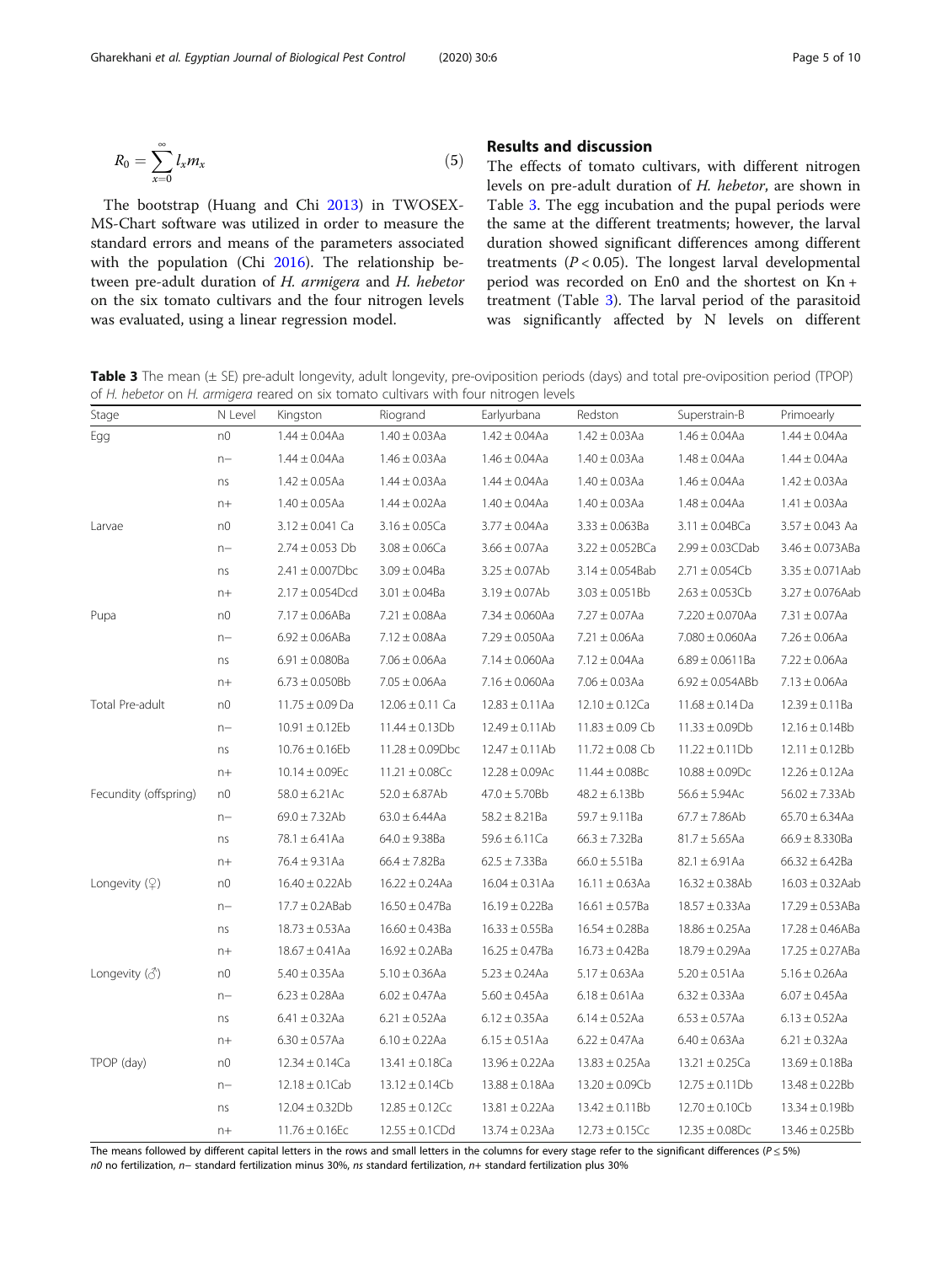treatments  $(P < 0.05)$ , and the application of fertilizers improved the developmental rate of the parasitoid. These results are consistent with the findings of Chesnais et al. ([2016](#page-9-0)).

The total pre-adult period ranged from  $10.14 \pm 0.09$  to  $12.83 \pm 0.11$  days, which was significantly different among treatments by increasing N levels, except P cultivar ( $P <$ 0.05). The developmental time of H. hebetor was extended significantly by the decrease in the quality of Spodoptera litura Fabricius (Kaur and Kaur [2013\)](#page-9-0). Singh et al. [\(2016](#page-9-0)) reported that the host plant significantly influenced the development and reproduction of H. hebetor. Based on the previous study, the total pre-adult period of H. armigera was significantly decreased by increasing N levels (Fig. 1). The total pre-adult period obtained in the present

research is in line with the findings of Amir-Maafi and Chi [\(2006](#page-9-0)) as well as Ghimire and Phillips ([2010](#page-9-0)) regarding the highest N level, and Eliopoulos and Stathas ([2008\)](#page-9-0) concerning the lowest N level.

Adult female longevity was decreased by increasing N levels. This duration ranged from  $16.04 \pm 0.31$  to  $18.79 \pm 1.0$ 0.29 days. Also, the longest and shortest longevities for females were observed on SBn+, Kns and En0, Pn0, respectively. The comparison of fertilized cultivars showed that adult female longevity was lower in E, R, and RG cultivars (Table [3](#page-4-0)). With a few exceptions, female wasps derived from the eggs belonging to high nitrogen cultivars, had a long lifespan than those obtained from low nitrogen cultivars ( $P > 0.05$ ). It has been demonstrated that an increase in adult longevity may positively

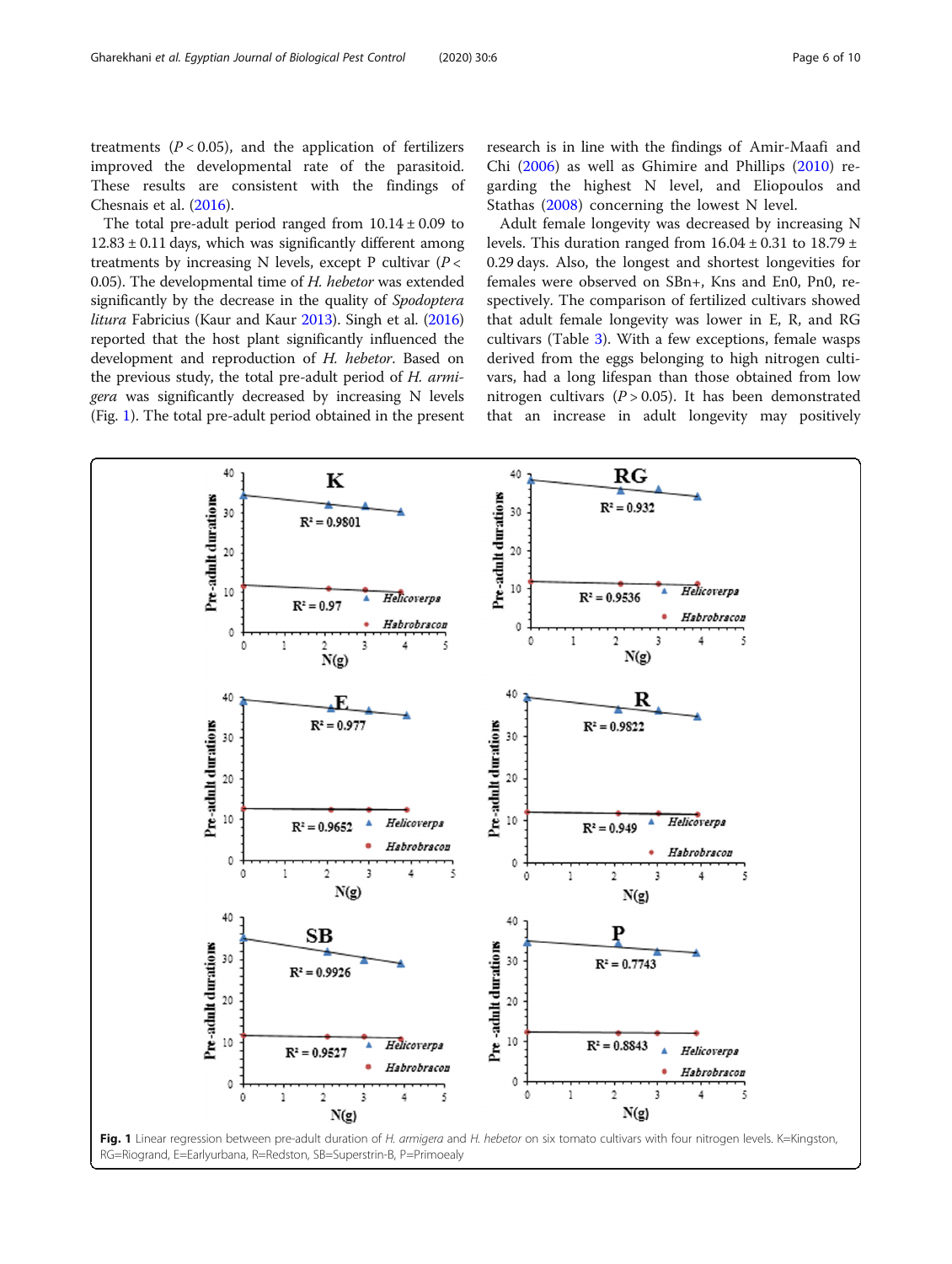influence pest control. These findings are consistent with the findings by Farag et al. ([2015](#page-9-0)). Other researchers have further approved the impact of host nutritional content and nitrogen fertilizer on adult female longevity (Aqueel et al. [2015;](#page-9-0) Singh et al. [2016\)](#page-9-0).

Nevertheless, based on the parasitoid host and rearing conditions, various extents were reported for adult female longevity (Kaur and Kaur [2013](#page-9-0); Vaez et al. [2013](#page-9-0)). Contrary to the females, the longevity of male was not affected by the increase in nitrogen fertilization on the different treatments. Natural selection, sex chromosome variation, or differences in the patterns of resource allocation between sex cells are probable reasons for the difference in adult longevity.

Fecundity (except K cultivar) was increased by the increase in nitrogen levels. The highest and lowest fecundity were on SBn+ and En0, respectively (Table [3\)](#page-4-0). The amount of nitrogen in the leaf increases the nutritional quality, hence the increase in the fecundity of the second and third trophic levels (Mondy et al. [2006](#page-9-0)). In the present study, the fecundity of the parasitoids was also significantly affected. The present results further showed an increase in lower N-fertilization and stability on higher N levels (Table [3](#page-4-0)). Presumably, excessive nitrogen causes a slow decrease. These results are almost similar to the findings of Kaur and Kaur [\(2013\)](#page-9-0) at the highest N level. Such dissimilarities may be due to the physiological differences in the host plants' nutrients (quantity/quality), and genetic variations caused by laboratory rearing, differences in the geographic populations of pests, or analytical methods.

In this study, two host larvae were daily exposed to parasitoid, resulting in lower fertility than previous similar studies, in which more larvae were daily exposed to the parasitoid. It has been reported that several factors, such as temperature, humidity, parasitoid age, host type and size, and diet affect fecundity and sex ratio (Forouzan et al. [2009\)](#page-9-0).

Larvae reared on Kn+ and En0 had the highest and lowest survival rate  $(l_x)$  during immature stages, respectively. Furthermore, the peak of the age-stage-specific fecundity  $(f_{x4})$ (the fourth stage) was observed in the wasps reared on Kn+.

The highest age-specific fecundity  $(m_x)$  also was estimated as 7.45 females<sup>-1</sup> day<sup>1</sup>) on Kn+ occurred at the ages of 13 days (Fig. 2). Almost all treatments showed the highest reproduction rates on the 13th and 14th days (Figs. 2 and [3\)](#page-7-0).

The  $l_x$  and  $m_x$  curves showed the effect of fertilization on cultivars. Presumably, reduced nutritional quality and N-limited cultivars can result in low survival rate and reproduction (Hamilton et al. [2005](#page-9-0)). In this study, the agespecific fecundity  $(m_x)$  on the same N levels showed similar times, but significant differences ( $\sim$  3 vs  $\sim$  7 days) were observed between fertilized and unfertilized treatments.

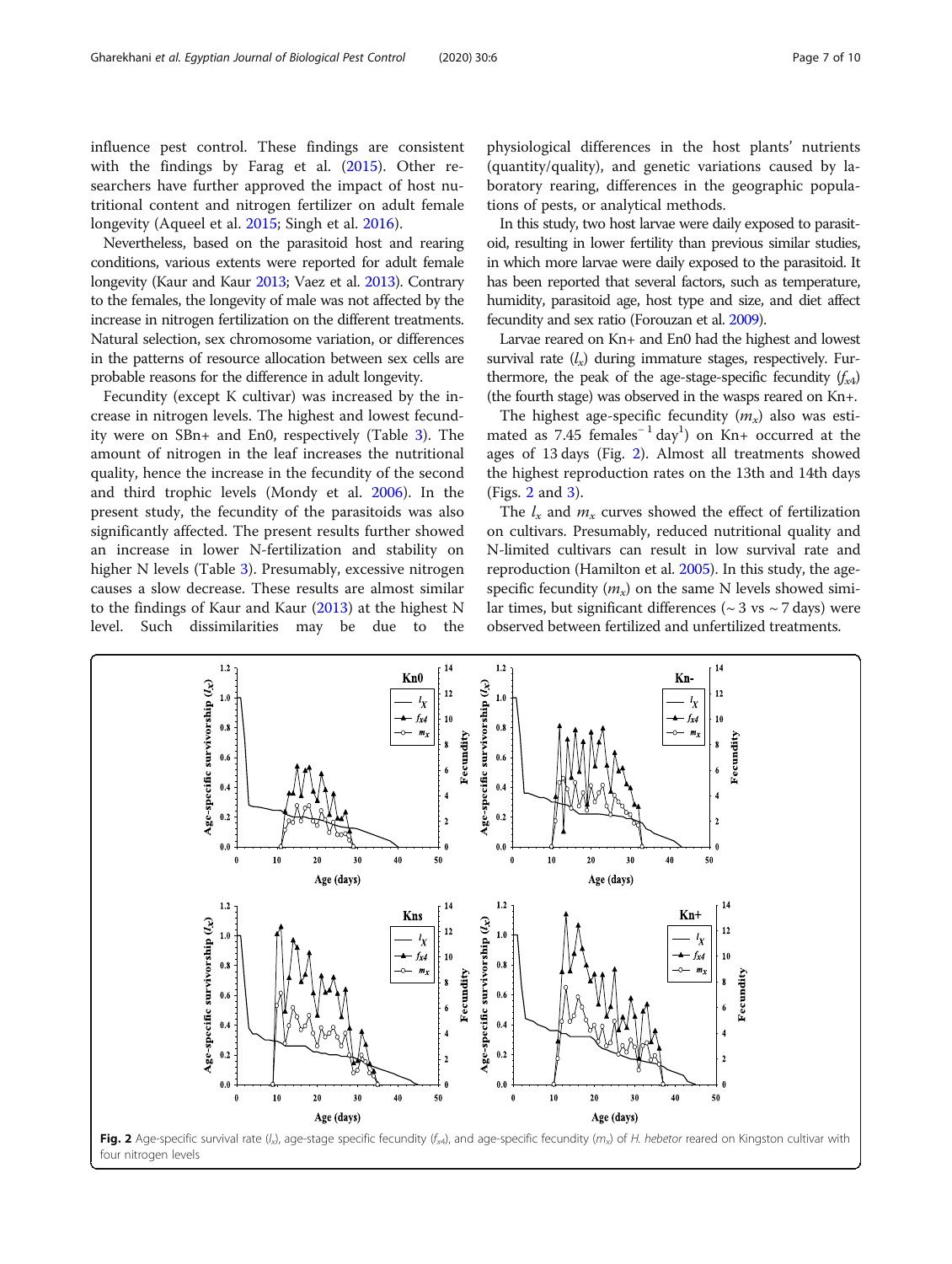<span id="page-7-0"></span>

The mean total pre-ovipositional period (TPOP) for all H. hebetor females was estimated to range from  $11.76 \pm 10$ 0.16 to  $13.96 \pm 0.223$  days. The longest TPOP was recorded for insects on En0, En− and Pn0, Pn− (Table [3](#page-4-0)). Total pre-ovipositional period (TPOP) was also affected by the treatments. Since TPOP influences the generation time, based on Eq. [\(5](#page-4-0)), the higher intrinsic rate of increase was associated with the shorter total preovipositional period (Jha et al. [2012\)](#page-9-0), corroborated by the present data on  $Kn+$  (TPOP = 11.76  $\pm$  0.16 days).

The net reproductive rate  $(R_0)$  varied from  $9.5 \pm 1.94$  to  $12.34 \pm 2.81$  in Pn0 and Kn+, respectively, whereas it increased by increasing the nitrogen content of cultivars, as well as the intrinsic rate of increase  $(r)$ . Although the net reproductive rate  $(R_0)$  showed a negative interaction with nitrogen levels, the nutrition resulted in insignificant differences in the total number of eggs. The same ranges of H. hebetor net reproductive rate were reported by Amir-Maafi and Chi ([2006\)](#page-9-0) and Forouzan et al. [\(2009](#page-9-0)). Although the optimal levels of N fertilized tomato plants positively affect the efficiency of natural enemy (Han et al. [2014\)](#page-9-0), poor and excessive nitrogen treatments may trigger negative bottom-up effects on the second and third levels of the food chain Sarfraz et al. [2009](#page-9-0), probably due to the more defensive compounds (Larbat et al. [2012\)](#page-9-0).

The highest and lowest  $r$  were observed on  $Kn +$  and SBn+ and En0, Pn0, and Rn0, respectively (Table [4\)](#page-8-0), with the same trend; the finite rate of increase  $(\lambda)$  in all treatments (except for E cultivars) was significantly different between the fertilized and non-fertilized cultivars. The lowest values of the finite rate of increase  $(\lambda)$  belonged to En0 and the highest were observed for Kn+ (Table [4](#page-8-0)). In the present study, the intrinsic rate of increase  $(r)$  and the finite rate of increase  $(\lambda)$  are in agreement with the results obtained by Amir-Maafi and Chi [\(2006\)](#page-9-0) and Eliopoulos and Stathas ([2008](#page-9-0)), but in contrast to those of Sedaratian et al. [\(2011\)](#page-9-0) and Singh et al. ([2016\)](#page-9-0).

A small change in  $(r)$  and  $(\lambda)$  significantly impacts the population size of an insect (Goundoudaki et al. [2003](#page-9-0)). In traditional age-specific life tables, only females were considered in the calculation of life-table parameters, hence the fact that most calculated parameters were higher than the actual values. However, in two-sex life tables, both males and females were involved in the calculation; therefore, parameters were more precisely and accurately calculated (Yu et al. [2005](#page-9-0)).

The mean generation time  $(T)$  of H. hebetor at different N levels ranged from  $16.41 \pm 0.117$  to  $18.8 \pm 1.17$ 0.259 days on the cultivars. Moreover, the mean generation time  $(T)$  was longest at En0 and shortest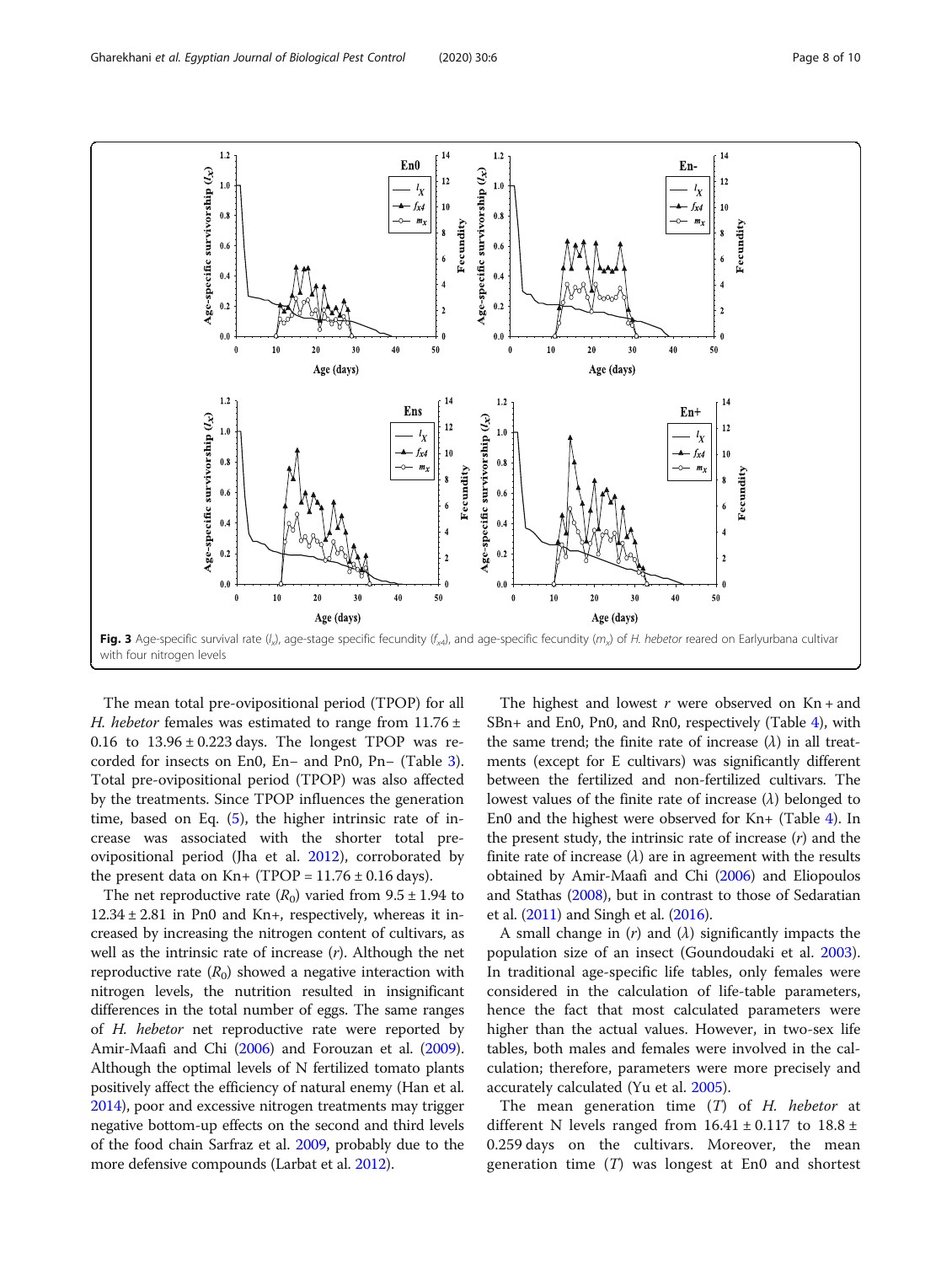The SEs were estimated using 100,000 bootstraps resampling and compared by paired bootstrap test (comparison of 95% CI). Different capital letters in the rows and small letters in the columns refer to the significant differences ( $P \le 5\%$ )  $R_0$  net reproductive rate, r intrinsic rate of increase, T mean generation time,  $\lambda$ : finite rate of increase

at Kn+. The results of the present study indicated that host-plant nutrition influenced the parasitoids indirectly and among the 24 tested treatments, the longest larval, and pre-adult durations as well as the lowest,  $R_0$ , T,  $\lambda$ , and r values belonged to E and R, indicating that this cultivar is partially unsuitable or tolerant; however, K and SB seemed to be favorable for development of herbivores and wasps. In fact, the lower  $(r)$  and  $(\lambda)$  values observed in the present study can mainly be attributed to the longer pre-adult developmental time, lower fecundity, lower survival rates, and delayed peaks in reproduction (Atlihan et al. [2017](#page-9-0)). Efficiency of wasps declined when herbivores fed on poor nitrogen host plant (Winter and Rostas [2010](#page-9-0)) and application of fertilizers enhanced the development rate of the parasitoid (Garratt et al. [2010](#page-9-0)).

## Conclusion

The results support the findings of different researchers on the tri-trophic interactions among herbivores, plants, and their natural enemies. Excessive delivery of N induces plant suitability, positively affecting herbivore parameters. Such positive effects entail either no outcomes or positive results regarding parasitoid parameters, while having negative effects on the environment and the economy. Accordingly, it is anticipated that the findings of the present study may provide basic information for extended experiments under field or greenhouse conditions.

#### Acknowledgements

The authors are thankful to the University of Maragheh for supporting this project partially, Iranian Research Institute of Plant Protection (IRIPP), Tehran, Iran, for providing the facilities and equipment of this research.

#### Authors' contributions

The authors contribute equally in this research. All authors read and approved the final manuscript.

#### Funding

There is no funding source to be declared for this study.

#### Availability of data and materials

All data generated or analyzed during this study are included in sharing Dropbox.

#### Ethics approval and consent to participate

Not applicable.

#### Consent for publication

All authors read and approved the final manuscript and gave consent for this publication.

#### Competing interests

The authors declare that they have no competing interests.

#### Author details

<sup>1</sup>Department of Plant Protection, Faculty of Agriculture, University of Maragheh, 55181- 83111, Maraghe, Iran. <sup>2</sup>Deparment of Agricultural Entomology, Iranian Research Institute of Plant Protection, Tehran, Iran. <sup>3</sup>Department of Plant Protection, Faculty of Agriculture, Azarbaijan Shahid Madani University, Tabriz, Iran.

<span id="page-8-0"></span>Table 4 Age-stage, two-sex life table parameters of H. hebetor on H. armigera reared on six tomato cultivars with four nitrogen levels

| N level                           |                | Kingston             | Riogrand              | Earlyurbana           | Redston               | Superstrain-B         | Primoearly            |
|-----------------------------------|----------------|----------------------|-----------------------|-----------------------|-----------------------|-----------------------|-----------------------|
| $R_0$ offspring/female/individual | n <sub>0</sub> | $11.04 \pm 1.28$ Aa  | $10.14 \pm 1.24$ Aa   | $9.960 \pm 1.93$ Aa   | $9.721 \pm 1.13$ Aa   | $10.36 \pm 0.96$ Aa   | $9.500 \pm 1.94$ Aa   |
|                                   | $n-$           | $11.61 \pm 1.56$ Aa  | $10.92 \pm 1.61$ Aa   | $10.06 \pm 1.92$ Aa   | $10.09 \pm 1.46$ Aa   | $11.01 \pm 1.44$ Aa   | $10.48 \pm 1.48$ Aa   |
|                                   | ns             | 12.14 ± 2.55Aa       | $11.78 \pm 1.90$ Aa   | $10.32 \pm 1.31$ Aa   | $10.12 \pm 1.55$ Aa   | $11.16 \pm 1.76$ Aa   | $10.68 \pm 1.53$ Aa   |
|                                   | $n+$           | $12.34 \pm 2.83$ Aa  | $12.16 \pm 1.73$ Aa   | $10.30 \pm 1.41$ Aa   | $10.21 \pm 1.81$ Aa   | $12.21 \pm 1.83$ Aa   | $11.80 \pm 1.63$ Aa   |
| $r \frac{-1}{(day)}$              | n0             | $0.1134 \pm 0.01Ab$  | $0.1093 \pm 0.01Ab$   | $0.1058 \pm 0.014$ Aa | $0.1112 \pm 0.065$ Aa | $0.1103 \pm 0.006Ab$  | $0.1110 \pm 0.014$ Ab |
|                                   | $n-$           | $0.1438 \pm 0.01$ Aa | $0.1366 \pm 0.012$ Aa | $0.1186 + 0.138$ Aa   | $0.1263 \pm 0.013$ Aa | $0.1390 \pm 0.016$ Aa | $0.1331 \pm 0.012$ Aa |
|                                   | ns             | $0.1491 \pm 0.01$ Aa | $0.1390 \pm 0.011$ Aa | $0.1273 \pm 0.012$ Aa | $0.1318 \pm 0.128$ Aa | $0.1466 \pm 0.013$ Aa | $0.1357 \pm 0.012$ Aa |
|                                   | $n+$           | $0.1515 \pm 0.01$ Aa | $0.1450 \pm 0.010$ Aa | $0.1352 \pm 0.122$ Aa | $0.1374 \pm 0.018$ Aa | $0.1487 \pm 0.114$ Aa | $0.1411 \pm 0.009$ Aa |
| $T$ (day)                         | n0             | $17.62 \pm 0.20$ Aa  | $17.86 \pm 0.18$ Aa   | $18.80 \pm 0.25$ Aa   | $17.52 \pm 0.01$ Aa   | $17.38 \pm 0.25$ Aa   | $17.84 \pm 0.17$ Aa   |
|                                   | $n-$           | $17.10 \pm 0.19$ Aa  | $17.42 \pm 0.17$ Aa   | $18.24 \pm 0.15$ Aa   | $17.41 \pm 0.20$ Aa   | $17.07 \pm 0.16$ Aa   | $17.33 \pm 0.32$ Aa   |
|                                   | ns             | $16.88 \pm 0.4$ Aab  | $17.51 \pm 0.14$ Aa   | $17.98 \pm 0.18$ Aab  | $17.61 \pm 0.28$ Aa   | $16.75 \pm 0.15$ Aab  | $17.32 \pm 0.28$ Aa   |
|                                   | $n+$           | $16.47 \pm 0.25$ Ab  | $17.11 \pm 0.18$ Aa   | $17.86 \pm 0.21$ Ab   | $17.56 \pm 0.15$ Aa   | $16.41 \pm 0.11$ Ab   | $17.02 \pm 0.28$ Aa   |
| $\lambda$ (day $^{-1}$ )          | n0             | $1.1102 \pm 0.01Ab$  | $1.1086 \pm 0.017$ Ab | $1.1013 \pm 0.015$ Aa | $1.1055 \pm 0.017$ Ab | $1.1096 \pm 0.015$ Ab | $1.1078 \pm 0.016$ Ab |
|                                   | $n-$           | $1.1378 \pm 0.01$ Aa | $1.1322 \pm 0.013$ Aa | $1.1195 \pm 0.015$ Aa | $1.1222 \pm 0.013$ Aa | $1.1410 \pm 0.018$ Aa | $1.1265 \pm 0.018$ Aa |
|                                   | ns             | $1.1481 \pm 0.02$ Aa | $1.1381 \pm 0.012$ Aa | $1.1310 \pm 0.014$ Aa | $1.1326 \pm 0.014$ Aa | $1.1586 \pm 0.015$ Aa | $1.1336 \pm 0.011$ Aa |
|                                   | $n+$           | $1.1603 \pm 0.02$ Aa | $1.1582 \pm 0.011$ Aa | $1.1344 \pm 0.013$ Aa | $1.1415 \pm 0.012$ Aa | $1.1608 \pm 0.013$ Aa | $1.1543 \pm 0.011$ Aa |